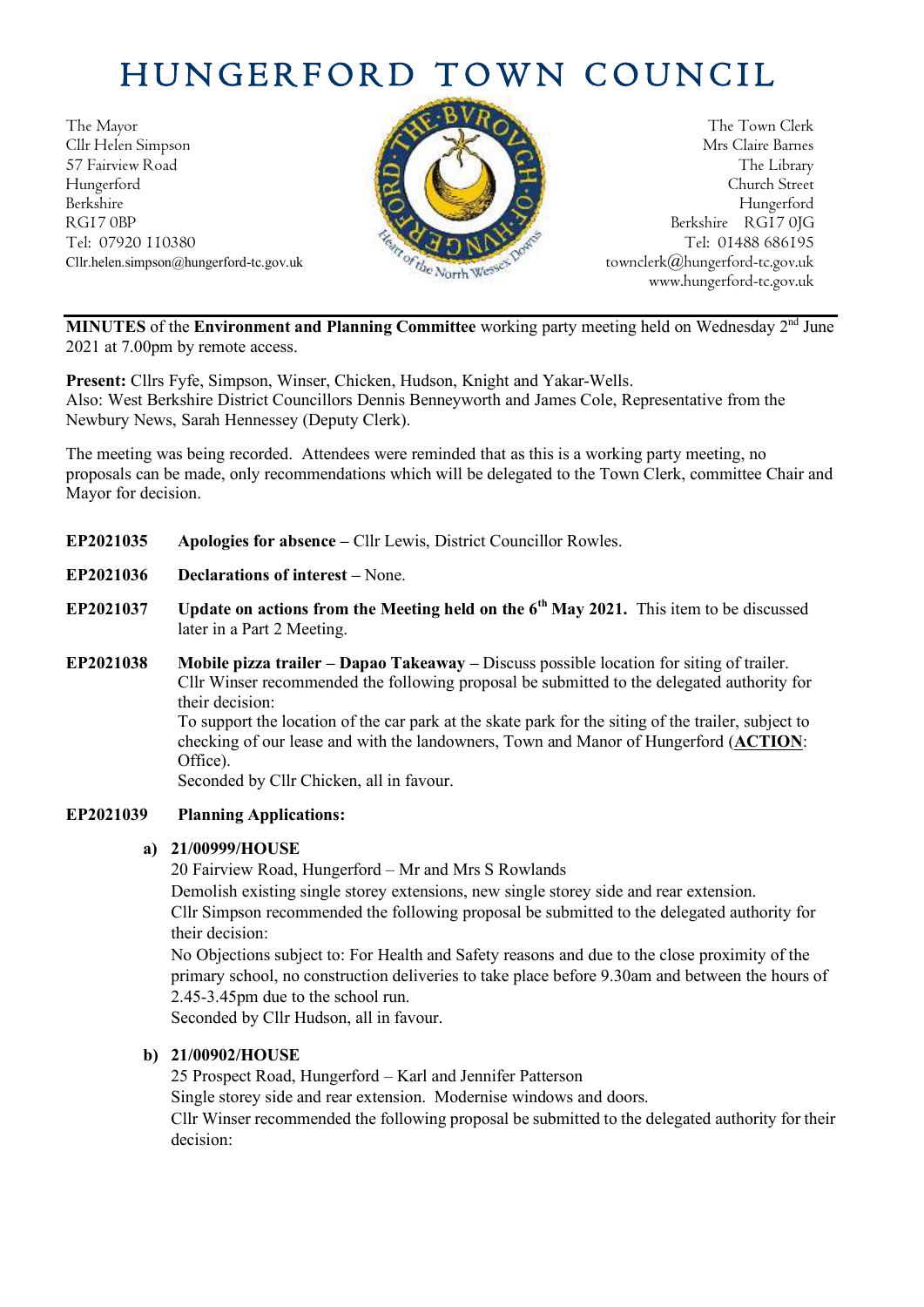No Objections subject to: Render only to be applied to the extension, not the existing brickwork which is to remain unaltered. For Health and Safety reasons, no construction deliveries between the hours of 8-9am and 3-4pm due to the school run, and to maintain the cleanliness of the road throughout the build.

Seconded by Cllr Simpson, all in favour.

#### **c) 21/01025/FUL**

Land South of Kennet and Avon Canal and North of Tesco, Everland Road, Hungerford – Sir John Edward Astley Troup

Four new dwellings and associated works.

Cllr Simpson recommended the following proposal be submitted to the delegated authority for their decision:

Object for the reasons of: Lack of a consultation response from WBC Highways, in particular regarding the status of the adopted road, access for waste collection vehicles, access for emergency vehicles, the potential for vehicles to access the site via Tesco's car park

Concern over the appearance of new buildings in the conservation area

Concern over the removal of the existing trees, in particular the horse chestnut tree to enable the new access road into the site.

Seconded by Cllr Hudson, one objection, rest in favour.

**ACTION**: Office to send request to District Councillors for this to be called in to WAP committee.

### **d) 21/01156/HOUSE**

Standen Hussey, Hungerford Bridleway 50, Standen, Hungerford – Mr and Mrs Lee Extension to existing detached garage.

Cllr Chicken recommended the following proposal be submitted to the delegated authority for their decision:

No Objections.

Seconded by Cllr Knight, all in favour.

#### **e) 21/01281/HOUSE**

Beacon Farm, Salisbury Road, Hungerford – Mr and Mrs H Ross

Single storey extension and external alterations to existing outbuilding.

Cllr Simpson recommended the following proposal be submitted to the delegated authority for their decision:

No Objections subject to: The condition that the proposal does not constitute independent living accommodation or a separate dwelling. Seconded by Cllr Winser, all in favour.

**EP2021040 Case Officers Reports –** These were read out and noted.

Meeting closed at 8.17 pm.Representative from the Newbury News left.

# **PART 2**

## Confidential

The public and press may be excluded from the meeting on the grounds that publicity might be prejudicial to the public interest as per the Public Bodies (Admissions to Meetings) Act 1960.

#### **EP2021037 Update on actions from the Meeting held on the 6th May 2021.**

Cllr Fyfe recommended the following proposal be submitted to the delegated authority for their decision:

To respond to email from WBC Head of Development and Planning of the 24<sup>th</sup> May 2021 regarding the decision on planning application 21/00034/FUL, requesting a review under Stage 2 of WBC's complaints process. Seconded by Cllr Simpson, all in favour.

**ACTION**: Cllr Fyfe to draft a letter, office to send to WBC.